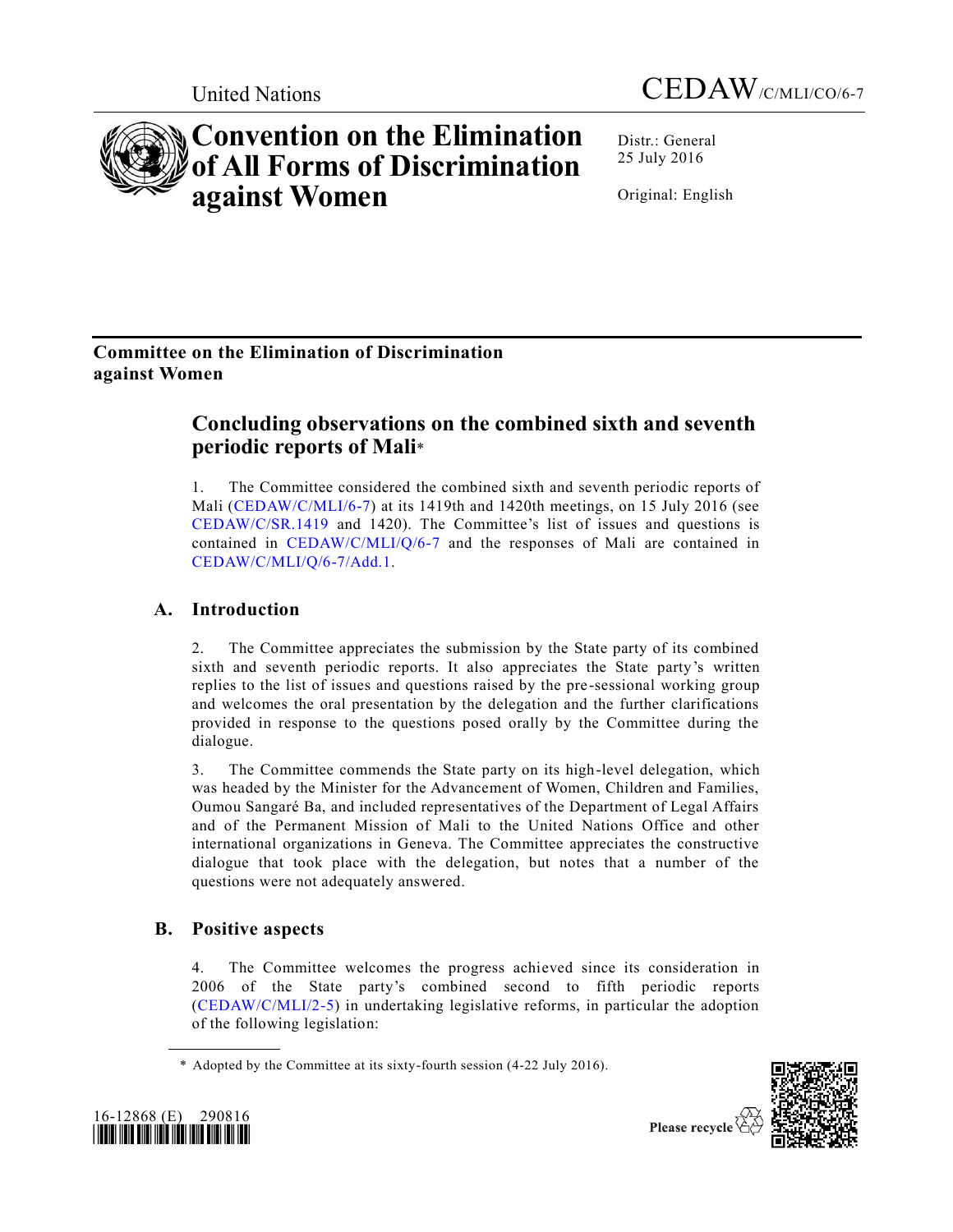(a) Act No. 2015-052 of 18 December 2015, instituting measures to promote gender equality in access to nominated and elected positions by providing for a minimum 30 per cent quota for the representation of each gender;

(b) Act No. 2012-027/PM-RM of 12 July 2012, on combating trafficking in persons and similar practices;

(c) Act No. 2011-087 of 30 December 2011, which amended article 224 of the Personal and Family Code, providing for the equal right of Malian women and men to transmit their nationality to their foreign spouses and to their children;

(d) Act No. 06-40/AN-RM of 16 August 2006, on agriculture, removing legal barriers to access to and use of land by women.

5. The Committee welcomes the State party's efforts to improve its institutional and policy framework aimed at accelerating the elimination of discrimination against women and promoting gender equality, such as the adoption or establishment of the following:

(a) Plan of action, covering the period 2015-2017, for the implementation of Security Council resolution 1325 (2000) on women and peace and security;

(b) National Fund for Agricultural Development and the land tenure policy (2015), which provides for the allocation of 15 per cent of State-managed land to women and young people.

6. The Committee welcomes the fact that, in the period since the consideration of the previous report, the State party has signed, ratified or acceded to the following international instruments:

(a) Optional Protocol to the International Covenant on Economic, Social and Cultural Rights, in 2009;

(b) International Convention for the Protection of All Persons from Enforced Disappearance, in 2009;

(c) Convention on the Rights of Persons with Disabilities and the Optional Protocol thereto, in 2008.

## **C. Factors and difficulties preventing the effective implementation of the Convention**

7. The Committee notes that the State party's efforts since 2006 to improve the situation of women have largely been impeded by the instability caused by the occupation of northern and central Mali by radical Islamic groups, inter-ethnic violence and several consequent military interventions since 2012, which has resulted in a near-breakdown of the public administration, the closure of schools, the abandonment of hospitals, the disruption of food production and supplies, increasing levels of extreme poverty and the displacement of populations. It also notes the severe continuing impact of the hostilities on civilians, in particular women in the north and internally displaced women, who face increased levels of discrimination and violence, including sexual violence. The Committee notes that there are recovery plans in place, including a plan of action, covering the period 2015-2017, for the implementation of Security Council resolution 1325 (2000) on women and peace and security, which is intended to take into account the specific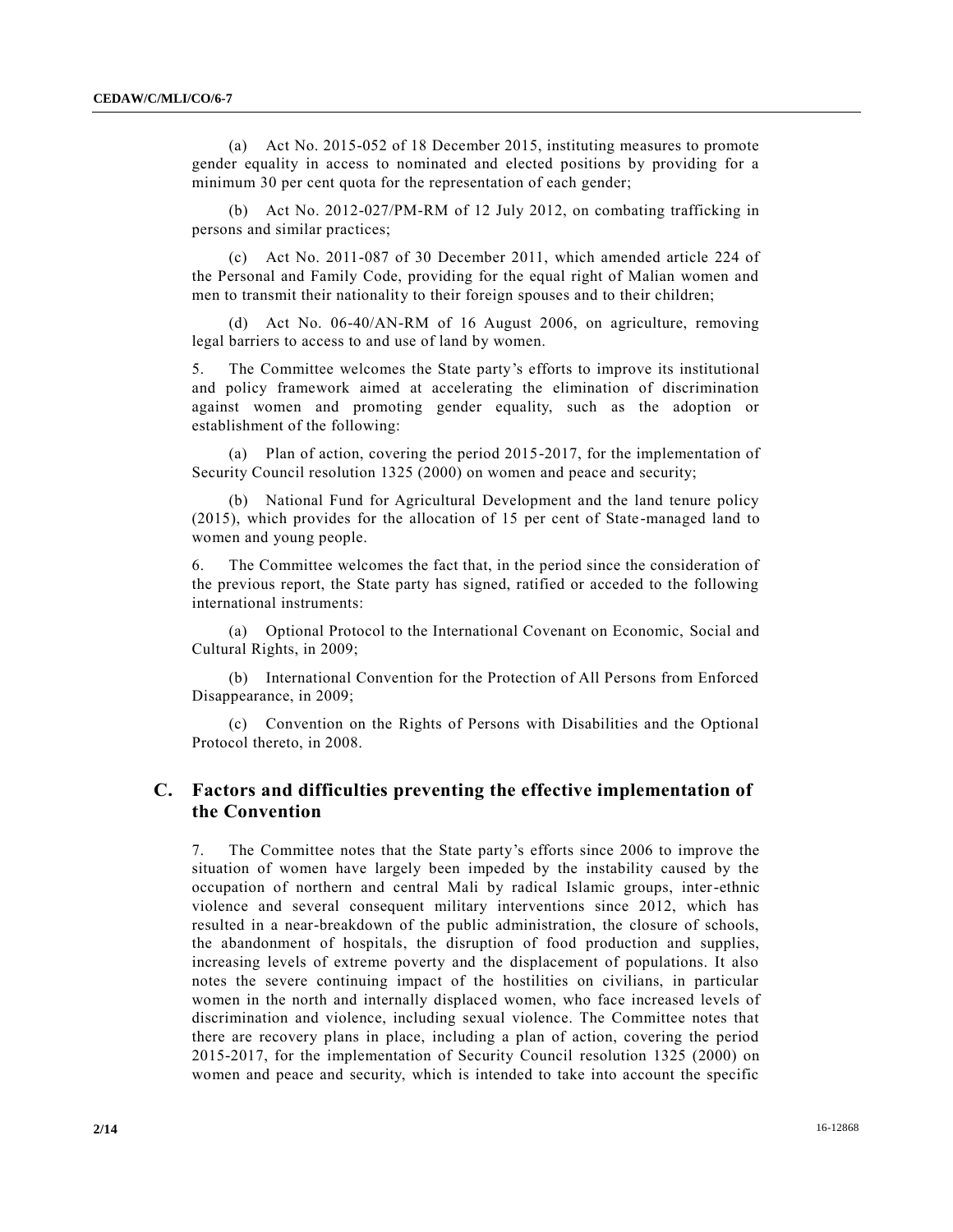needs of women and girls in peacebuilding and increase their participation in national reconstruction efforts. The Committee considers that those efforts require the full implementation of the Convention in order to protect and promote women 's rights. In this regard, it recommends that the State party adopt a four-year national action plan on the implementation of the present concluding observations, which will provide it with a road map for better implementation and monitoring of its obligations under the Convention.

## **D. Principal areas of concern and recommendations**

## **National Assembly**

8. **The Committee stresses the crucial role of the legislative power in ensuring the full implementation of the Convention (see the statement by the Committee on its relationship with parliamentarians, adopted at the forty-fifth session, in 2010). It invites the National Assembly, in line with its mandate, to take the necessary steps regarding the implementation of the present concluding observations between now and the next reporting period under the Convention.**

### **Women and peace and security**

9. The Committee is concerned that women have consistently been underrepresented at the decision-making level since the beginning of the Algiers process, as well as following the signing of the Agreement for Peace and Reconciliation in Mali and during its implementation. It is also concerned about the low number of women commissioners on the Truth, Justice and Reconciliation Commission and the absence of victims' representatives among the commissioners.

10. **The Committee recommends that the State party ensure that its plan of action for the implementation of Security Council resolution 1325 (2000) is allocated sufficient resources to ensure the achievement of its objectives of promoting the meaningful involvement of women at all stages of the stabilization and reconstruction process, including in decision-making and on the Truth, Justice and Reconciliation Commission, in line with chapter 14 of the Agreement for Peace and Reconciliation and in view of the Committee's general recommendation No. 30 (2013) on women in conflict prevention, conflict and post-conflict situations, ensuring in particular gender parity in the composition of the interim governing authorities in the north. The Committee also recommends the establishment of a monitoring mechanism to regularly assess the impact of the plan and, in this regard, recommends that the State party avail itself of the technical assistance provided by the United Nations Multidimensional Integrated Stabilization Mission in Mali in line with Council resolution 2295 (2016).**

## **Definition of equality and non-discrimination**

11. The Committee is concerned that the State party does not apply the broad definition of equality given in article 1 of the Convention, notwithstanding the constitutional guarantee of the superior authority of treaties, once published, over national law (art. 116). The Committee recalls its concern (see [CEDAW/C/](http://undocs.org/CEDAW/C/MLI/CO/5) [MLI/CO/5,](http://undocs.org/CEDAW/C/MLI/CO/5) para. 9) that there are no sanctions provided for in law for the violation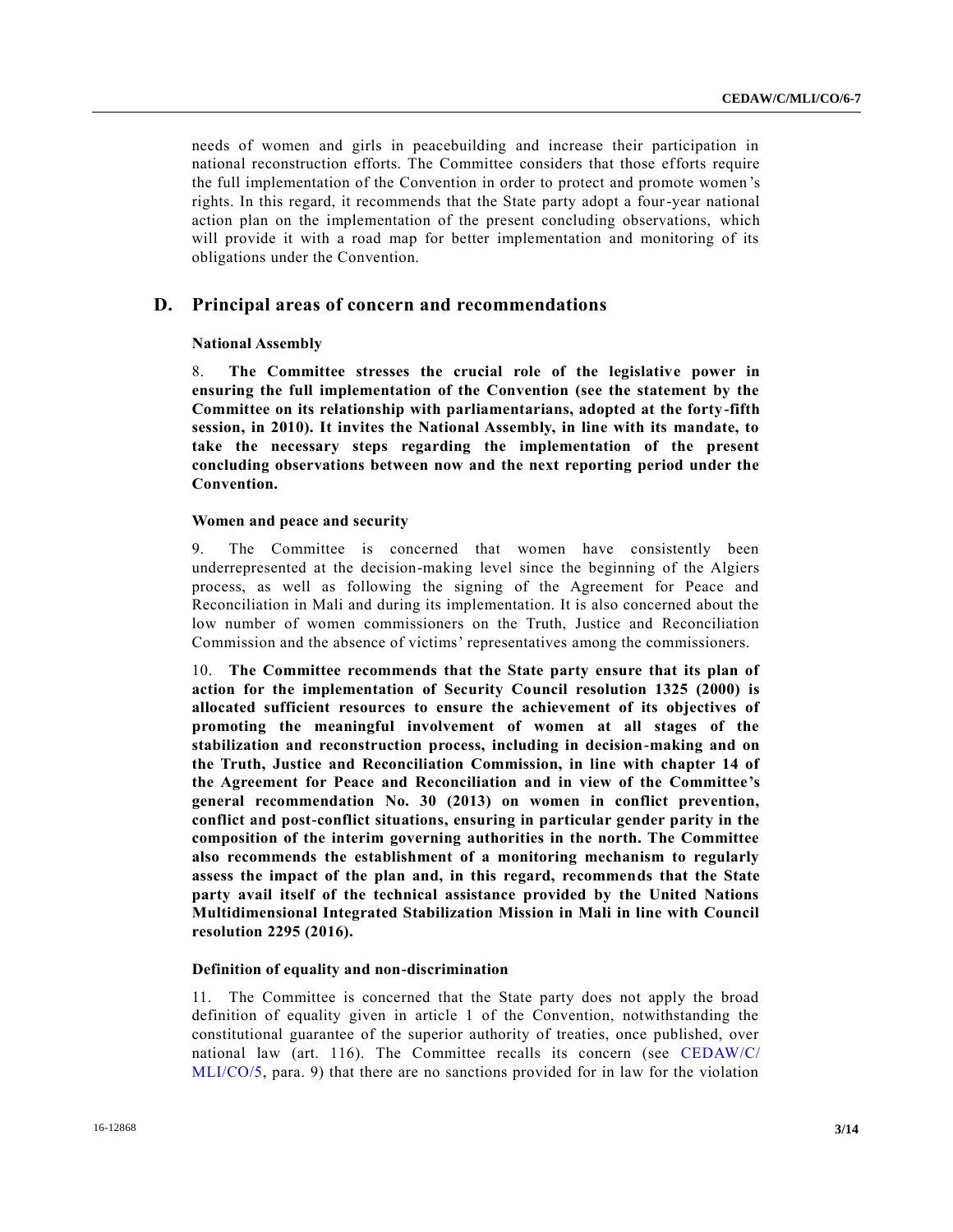of the constitutional prohibition of sex-based discrimination (art. 2) and, furthermore, that exceptions to non-discrimination exist in matters of family law and succession, in addition to practices harmful to the health of women and girls, including female genital mutilation and early marriage. The Committee is also concerned that discrimination against women continues to be perpetuated by the current coexistence and application of statutory, customary and religious laws (sharia) and that there is no envisaged time frame for the revision and repeal of discriminatory laws and provisions (see [CEDAW/C/MLI/CO/5,](http://undocs.org/CEDAW/C/MLI/CO/5) para. 11).

12. **The Committee reiterates its previous recommendations (see [CEDAW/C/](http://undocs.org/CEDAW/C/MLI/CO/5) [MLI/CO/5,](http://undocs.org/CEDAW/C/MLI/CO/5) paras. 10 and 12) that the State party:**

(a) **Accord priority to its law reform process and draw attention to the links between articles 1 and 2 of the Convention and Sustainable Development Goal 5.1, to end all forms of discrimination against all women and girls everywhere;**

(b) **Within a specific time frame, harmonize its legislation in order to eliminate discrimination against women through the repeal of all discriminatory provisions, including those in the Personal and Family Code, and the enactment of new legislation, such as a comprehensive anti-discrimination law;**

(c) **Initiate open and inclusive public debates regarding diversity of opinion and interpretation with regard to Muslim family laws and practices and raise the awareness of parliamentarians and the general public of the importance of comprehensive, consistent and coherent legal reform to achieve substantive equality of women and men.**

#### **Access to justice**

13. The Committee acknowledges the State party's efforts to reinstitute judicial mechanisms in the north and provide legal assistance to women who are victims of discrimination and gender-based violence. It reiterates its concern (see [CEDAW/C/](http://undocs.org/CEDAW/C/MLI/CO/5) [MLI/CO/5,](http://undocs.org/CEDAW/C/MLI/CO/5) para. 15) that the justice system remains inaccessible to most women owing to such barriers as many women's inability to attain the information and assistance necessary to pursue a complaint through the system owing to their high illiteracy rate and their fear of reprisals. It also notes that women face stigmatiz ation by family and community members when reporting certain crimes, in particular conflict-related sexual and gender-based violence and harmful practices, including forced and early marriage, sexual slavery, rape and torture. The Committee notes with concern the unaffordable costs for most women of pursuing a claim, the long administrative delays experienced and the abuse suffered at the hands of judicial and law enforcement officers, reinforcing women's mistrust of the justice system.

14. **The Committee, recalling its general recommendation No. 33 (2015) on women's access to justice, recommends that the State party:**

(a) **Allocate sufficient resources to the justice sector to strengthen the 10-year justice development programme, enhance the efficiency of judicial mechanisms throughout the country and simplify judicial proceedings and ensure that they are free of charge;**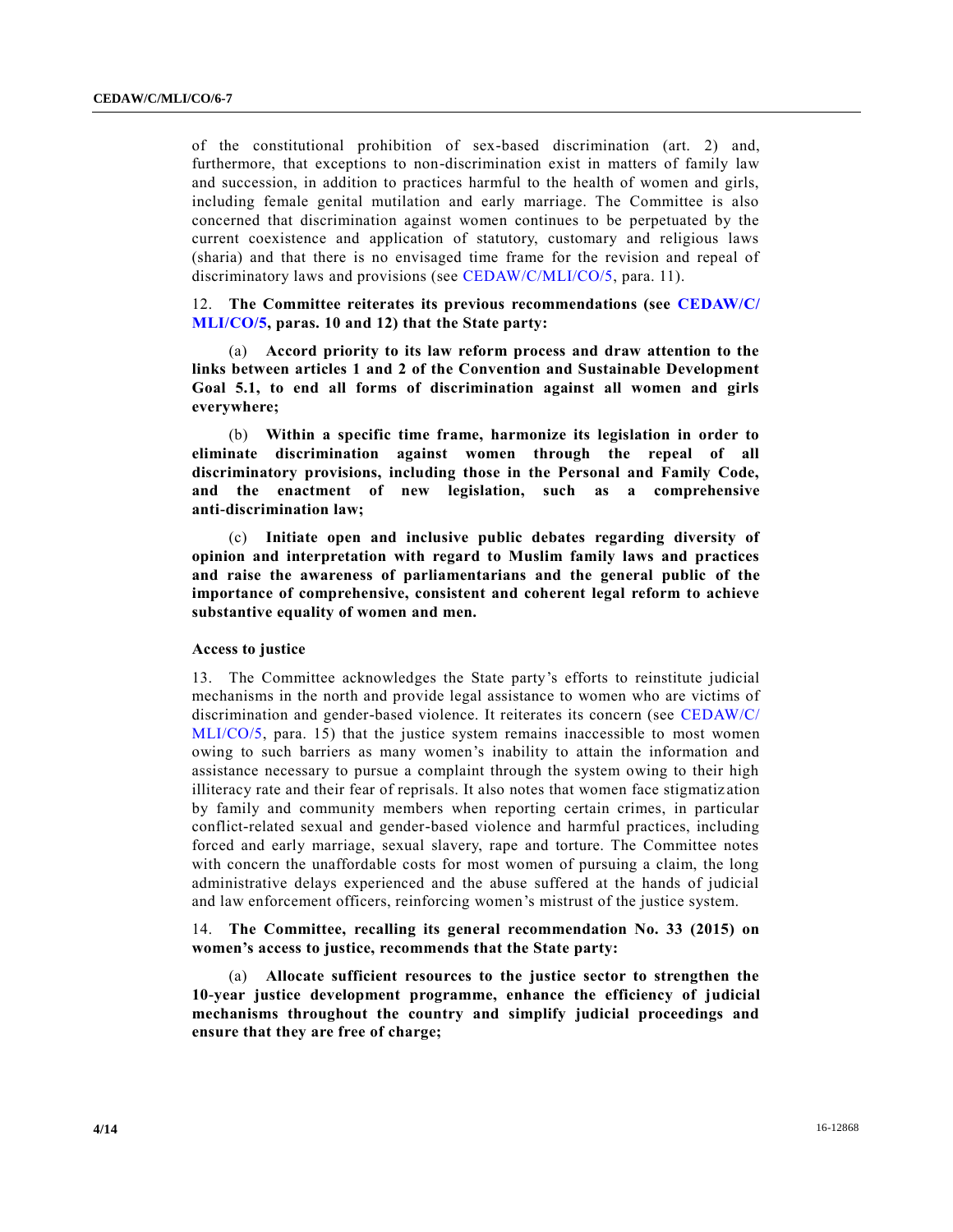(b) **Provide systematic capacity-building to the judiciary, lawyers, prosecutors, police officers and other law enforcement officers on all areas covered by the Convention, in addition to the Committee's general recommendations and its jurisprudence under the Optional Protocol;**

(c) **Enhance women's awareness of their rights and their legal literacy in all areas of the Convention, so as to empower them to claim their rights;** 

(d) **Allocate resources to the legal assistance fund and non-governmental organizations facilitating women's access to justice and conduct awarenessraising campaigns to eliminate the stigmatization of women, in particular women who are victims of gender-based violence, seeking recourse through the justice system.**

## **National machinery for the advancement of women**

15. The Committee welcomes the adoption of Decree No. 2014-0368/PM-RM of 27 May 2014, on the establishment of institutional mechanisms, including a permanent secretariat, to coordinate and follow up on the implementation of the national gender policy. The Committee is concerned, however, that the budgetary allocations to the Ministry for the Advancement of Women, Children and Families and to the National Directorate for the Advancement of Women are insufficient to allow for the implementation of their mandates and to carry out impact assessments of projects, programmes and action plans to ensure their effectivene ss. It notes with concern that the new strategic plan, covering the period 2016-2018 and aimed at ensuring the implementation of the national gender plan (2010), has not been finalized and that there is a lack of coordination among the sectoral committees on women's rights in government ministries and local governing bodies.

16. **The Committee, recalling its general recommendation No. 6 (1988) on effective national machinery and publicity, and the guidance provided in the Beijing Platform for Action, in particular regarding the conditions necessary for the effective functioning of national machineries, recommends that the State party allocate the human, technical and financial resources to the Ministry for the Advancement of Women, Children and Families, the National Directorate for the Advancement of Women and the permanent secretariat of the national gender policy necessary to reinforce their mandates to coordinate, monitor and assess the impact of the implementation of public policies and national action plans for the advancement of women. It also recommends that the State party ensure coordination between these mechanisms, the sectoral committees on women's rights within governmental institutions, local focal points and women's non-governmental organizations.**

#### **Temporary special measures**

17. The Committee notes that the implementing decree for Act No. 2015-052 of 18 December 2015, instituting measures to promote gender equality in access to nominated and elected positions by providing for a minimum 30 per cent quota for the representation of each gender, has not yet been adopted.

18. **The Committee, reiterating its previous recommendation (see [CEDAW/C/](http://undocs.org/CEDAW/C/MLI/CO/5) [MLI/CO/5,](http://undocs.org/CEDAW/C/MLI/CO/5) para. 14), recommends that, in line with article 4 (1) of the**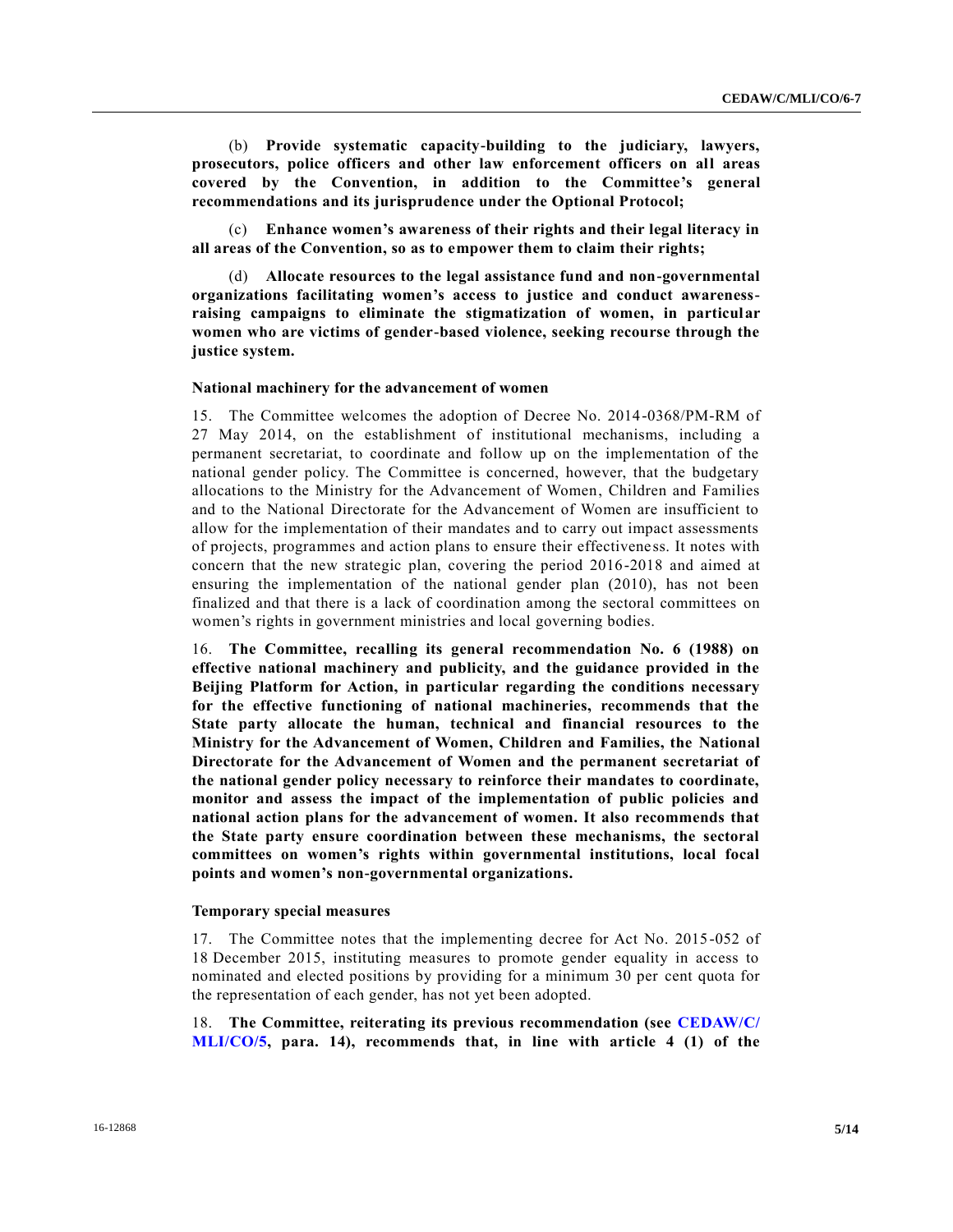**Convention and the Committee's general recommendation No. 25 (2004) on temporary special measures, the State party:**

(a) **Implement its commitment to completing the adoption in July 2016 of the implementing decree for Act No. 2015-052;**

(b) **Adopt other temporary special measures with specific targets and incentives, outreach and support programmes, legal sanctions and other proactive results-oriented measures to accelerate the achievement of substantive equality of women and men in political and public life;**

(c) **Ensure special budget allocations for measures that benefit women, in particular women with disabilities and internally displaced women, in the education, rural development and health-care sectors.**

#### **Gender-based violence and harmful practices**

19. The Committee notes that a bill addressing violence against women is being developed and that a national programme to combat violence against women and girls is pending finalization. It reiterates its concern (see [CEDAW/C/MLI/CO/5,](http://undocs.org/CEDAW/C/MLI/CO/5) para. 17) at the persistence of adverse cultural practices and traditions and patriarchal attitudes and discriminatory stereotypes regarding the roles and responsibilities of women and men in society and in the family. The Committee expresses concern that harmful practices, such as child and forced marriage, polygamy, female genital mutilation and other forms of excision, humiliating and degrading widowhood practices, force-feeding, levirate and sororate, remain prevalent and unpunished in the State party. It is also concerned that gender-based violence, including domestic and sexual violence, appears to be socially legitimized and accompanied by a culture of silence and impunity, given that very few cases are registered or prosecuted. It notes the lack of systematic collection of data on the investigation, prosecution and punishment of acts of gender-based violence against women and the limited access for women and girls to assistance and protection, such as shelters, in the State party.

20. **The Committee, recalling its general recommendation No. 19 (1992) on violence against women, reiterates its previous recommendation (see [CEDAW/](http://undocs.org/CEDAW/C/MLI/CO/5) [C/MLI/CO/5,](http://undocs.org/CEDAW/C/MLI/CO/5) para. 18) that the State party:**

(a) **Expedite the enactment and implementation of a law on combating gender-based violence against women and ensure that it criminalizes rape, including marital rape, incest, sexual harassment and female genital mutilation and does not refer cases of gender-based violence against women to mediation;**

(b) **Ensure that victims are destigmatized and encouraged to report incidents of gender-based violence, with access to effective protection and redress, including compensation, prosecution and punishment of perpetrators by a competent criminal court;**

(c) **Remove obstacles faced by victims of gender-based violence to gaining access to justice by eliminating the practice of requiring a medical certificate to initiate criminal proceedings for rape;**

(d) **Finalize the national programme to combat gender-based violence against women and girls and allocate adequate resources to ensure its implementation in a coordinated and effective manner;**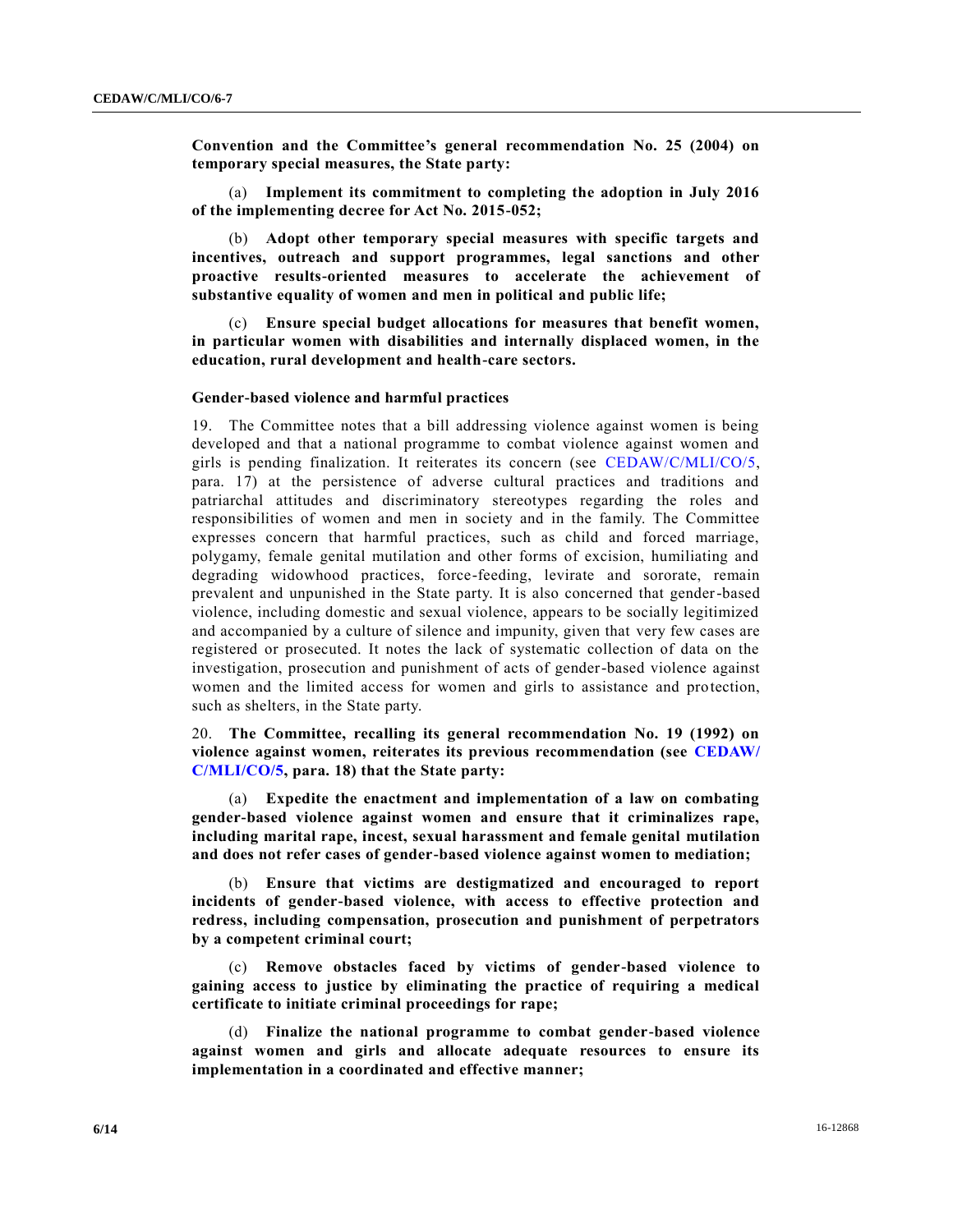(e) **Provide sufficient assistance and protection to women and girls who are victims of gender-based violence, including by increasing the number of shelters and providing them with medical treatment, psychosocial rehabilitation and reintegration programmes, especially in rural areas, and by coordinating interventions and support services in cooperation with civil society organizations and international partners;**

(f) **Intensify public awareness efforts, through consistent and strategic media campaigns and educational programmes, to address gender inequalities, harmful practices and gender-based violence;**

(g) **Establish systematic collection and analysis of data on all forms of gender-based violence against women, disaggregated by age, region and relationship between the victim and the perpetrator.**

#### **Female genital mutilation**

21. The Committee notes that a bill to prohibit female genital mutilation was submitted to the National Assembly in 2009, that there is a bill creating a committee to follow up on that bill and that there is a national plan of action to combat female genital mutilation that covers the period 2015-2019. The Committee, recalling its previous concluding observations [\(CEDAW/C/MLI/5,](http://undocs.org/CEDAW/C/MLI/5) para. 23), reiterates its concern about the continuing extremely high incidence of female genital mutilation (90 per cent) and the impunity of perpetrators and practitioners owing to, among other things, the absence of any legal framework specifically criminalizing the practice. It notes that no claims under article 213 of the Criminal Code have been registered to date to prosecute practitioners of excision. The Committee is also concerned about the increasingly young age at which excision is performed (average of 4.3 years). It notes with concern that the prohibition on health-care professionals practising excision has reportedly pushed the practice underground, thereby exacerbating the serious health complications for girls and women arising from the practice, including death.

22. **The Committee reiterates its previous recommendation (see [CEDAW/C/](http://undocs.org/CEDAW/C/MLI/5) [MLI/5,](http://undocs.org/CEDAW/C/MLI/5) para. 24) that the State party finalize the bill to prohibit female genital mutilation, ensure that the practice is sanctioned under the Child Protection Code and provide training for law enforcement officers, health-care and social workers and the judiciary on the strict application of these sanctions to ensure that perpetrators and practitioners of female genital mutilation are effectively investigated, prosecuted and punished. The Committee recommends that sufficient resources be allocated to ensure the implementation of the national plan of action to combat female genital mutilation, including activities to raise the awareness of traditional and religious leaders of the negative impact of the practice on women and girls.**

#### **Gender-based violence against women in conflict-affected areas**

23. The Committee is concerned about sexual atrocities, including forced and early marriage, sexual slavery, rape and torture, committed against women by the extremist groups that have occupied the northern parts of Mali since April 2012. It is alarmed about reports of sexual and gender-based violence being committed by members of the military against women residing in conflict-affected areas, the low percentage of cases reported owing to fear of reprisals and a lack of confidence in the justice system, and the resulting impunity for perpetrators. The Committee is concerned by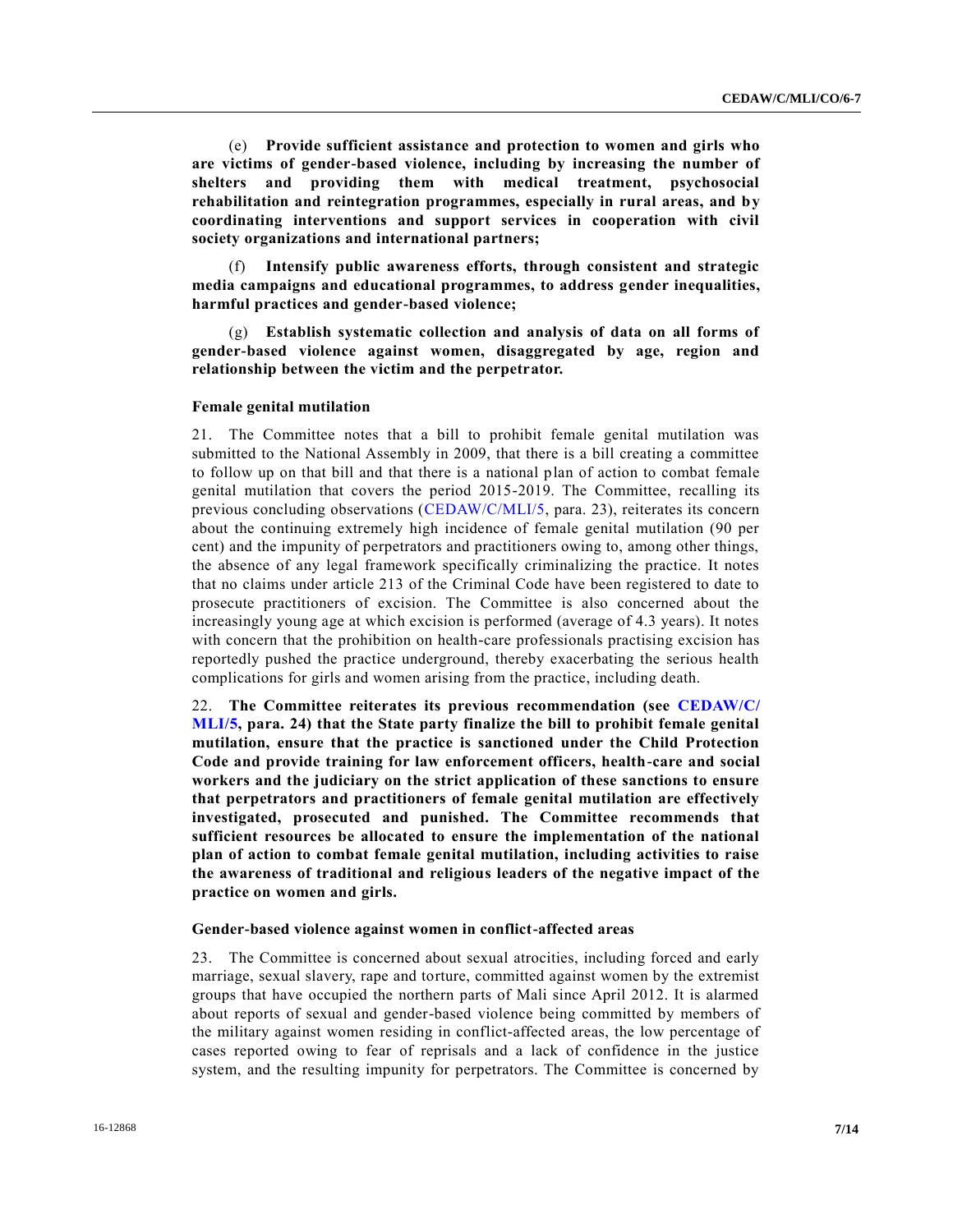the provision in the Code of Military Justice that permission must be sought from the Minister of Defence before prosecuting members of the security and defence forces.

#### 24. **The Committee recommends that the State party:**

(a) **Complete the process of revising the Code of Military Justice as a matter of urgency and, with technical assistance from the United Nations Multidimensional Integrated Stabilization Mission in Mali, if requested, in line with Security Council resolution 2295 (2016), ensure that investigations into allegations of sexual and gender-based violence and violations of women's rights committed by members of the Malian security and defence forces and armed groups, in addition to any disciplinary action or prosecutions relating thereto, are conducted in line with international standards;**

(b) **Accord priority to protecting victims and witnesses from reprisals if they seek access to justice or cooperate with the judiciary;**

(c) **Ensure that victims have access to comprehensive medical treatment, mental health care and psychosocial support.**

## **Trafficking and exploitation of prostitution**

25. The Committee notes with concern that Act No. 2012-027/PM-RM of 12 July 2012, on combating trafficking in persons and similar practices, does not address gender-specific issues, is not accompanied by an action plan and remains relatively unknown to law enforcement officers and the public. The Committee reiterates its concern (see [CEDAW/C/MLI/CO/5,](http://undocs.org/CEDAW/C/MLI/CO/5) para. 21) about the absence of disaggregated data on both trafficking in women and girls and exploitation of prostitution, including on the number of victims, investigations, prosecutions, convictions and punishments. It is concerned that hereditary slavery has been on the rise since the conflict began in 2012 and that there is no effective mechanism of protection from prevailing forms of slavery, the sale of and trafficking in children, debt bondage, serfdom and forced or compulsory labour.

26. **The Committee, reiterating its previous recommendation (see [CEDAW/C/](http://undocs.org/CEDAW/C/MLI/CO/5) [MLI/CO/5,](http://undocs.org/CEDAW/C/MLI/CO/5) para. 22), draws attention to Sustainable Development Goal 5.2, to eliminate all forms of violence against all women and girls in the public and private spheres, including trafficking and sexual and other types of exploitation, and recommends that the State party:**

(a) **Ensure that sufficient human, technical and financial resources are allocated for the effective implementation of Act No. 2012-027/PM-RM, including through the development of a national plan of action to combat trafficking for purposes of, among others, debt bondage, serfdom, forced or compulsory labour, slavery and commercial sexual exploitation;**

(b) **Provide continuing capacity-building for law enforcement officers on the early identification and referral of, assistance to and rehabilitation of trafficking victims;**

(c) **Carry out nationwide education and awareness-raising campaigns about the risks and criminal nature of trafficking;**

(d) **Systematically collect sex-disaggregated data on exploitation of prostitution and trafficking in persons.**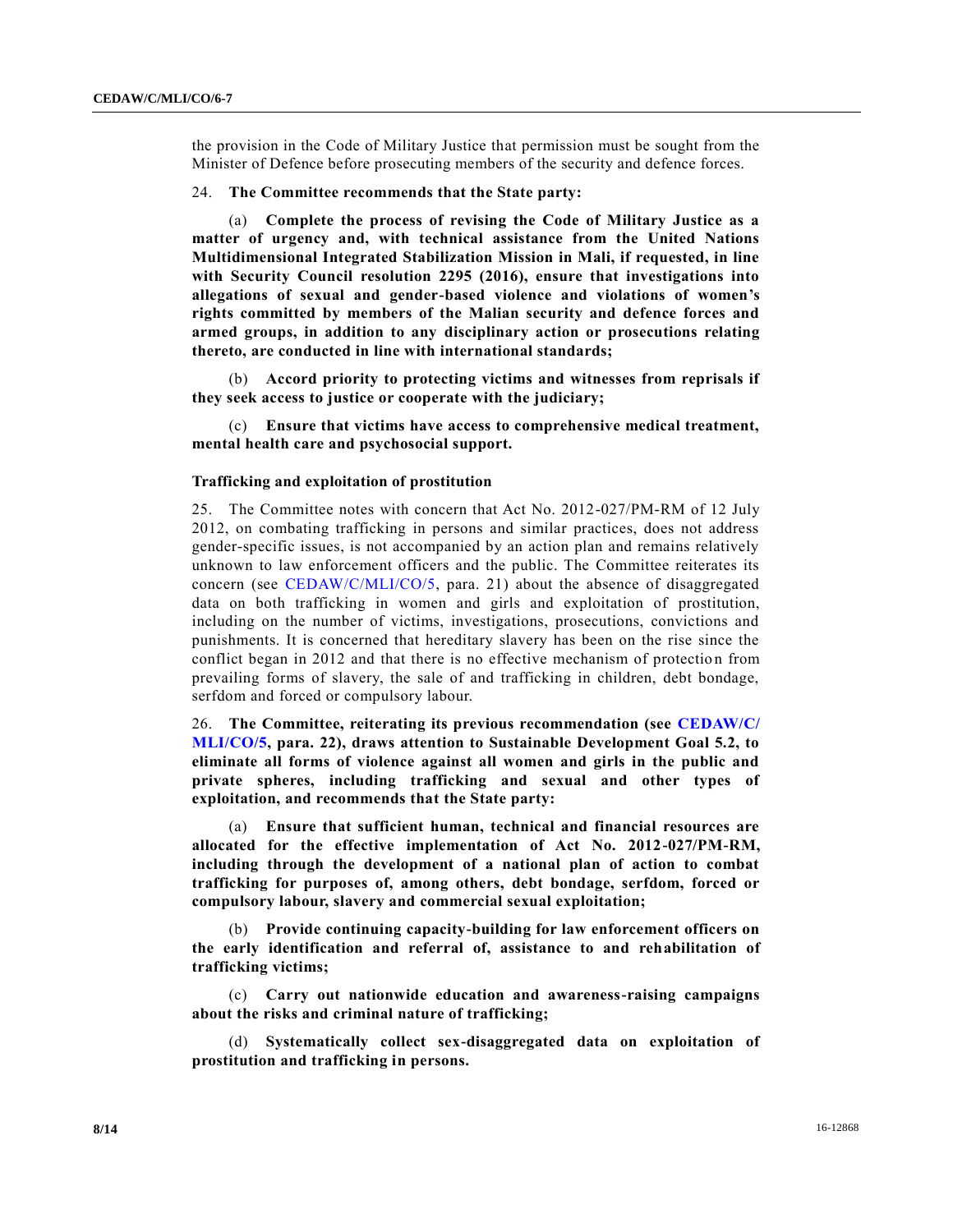## **Participation in political and public life**

27. The Committee welcomes the increase in the number of women in ministerial posts, from five to six of a total of 32 ministers, as at 15 January 2016, and the adoption of a national strategy, covering the period 2012-2015, and an action plan for the participation and greater representation of women in the general elections. It is nevertheless concerned about the low representation of women in elected and appointed decision-making positions in the National Assembly, the Government, the judiciary, the civil service at the national, provincial and municipal levels and the diplomatic service. It notes that barriers to the participation of women in political and public life include widespread illiteracy, a lack of autonomy in keeping official household documents and the lower social status of women manifested in their inability either to obtain the necessary identification documents or to vote because of a lack of permission to do so. The Committee notes with concern that, under article 28 of the Electoral Act (No. 06-044 of 4 September 2006), women with disabilities are automatically denied the right to vote on the basis of their disability.

28. **In line with its general recommendation No. 23 (1997) on women in political and public life, the Committee reiterates its previous recommendation (see [CEDAW/C/MLI/CO/5,](http://undocs.org/CEDAW/C/MLI/CO/5) para. 26) that the State party:**

(a) **Urgently repeal article 28 of the Electoral Act;**

(b) **Assist women, in particular women who are illiterate and women with disabilities, to obtain the documents required to exercise their right to vote;**

(c) **Raise the awareness of politicians, the media and community leaders of women's rights and gender equality, improve the lower social status of women and enhance understanding that the full, free and democratic participation of women on an equal basis with men in political and public life is a requirement for the full implementation of the Convention.**

#### **Education**

29. The Committee welcomes the positive measures in place to increase the enrolment and retention of girls in school, including a national policy on schooling for girls and literacy programmes for women. Nevertheless, the Committee remains concerned (see [CEDAW/C/MLI/CO/5,](http://undocs.org/CEDAW/C/MLI/CO/5) para. 27) at the extremely low completion rate for girls at the secondary level owing to, among other things, early and child marriage, early pregnancy, indirect school costs, child labour and a preference for sending boys to school, resulting in a very high illiteracy rate (76 per cent) among women in the State party. It also notes the poor quality of education owing to the high pupil-teacher ratio, the scarcity of textbooks and the lack of qualified teachers, together with rural-urban disparities in enrolment. The Committee is also concerned that girls are often victims of sexual abuse and harassment on school premises and notes that the crisis in the north has seen 115 schools closed and seriously disrupted the education of some 700,000 children, with a disproportionate impact on girls. The Committee notes with concern the existence of a parallel education system with Koranic schools that remain outside the purview of the Ministry of Education.

30. **The Committee, taking note of Sustainable Development Goal 4.5, to eliminate gender disparities in education, recommends that the State party:**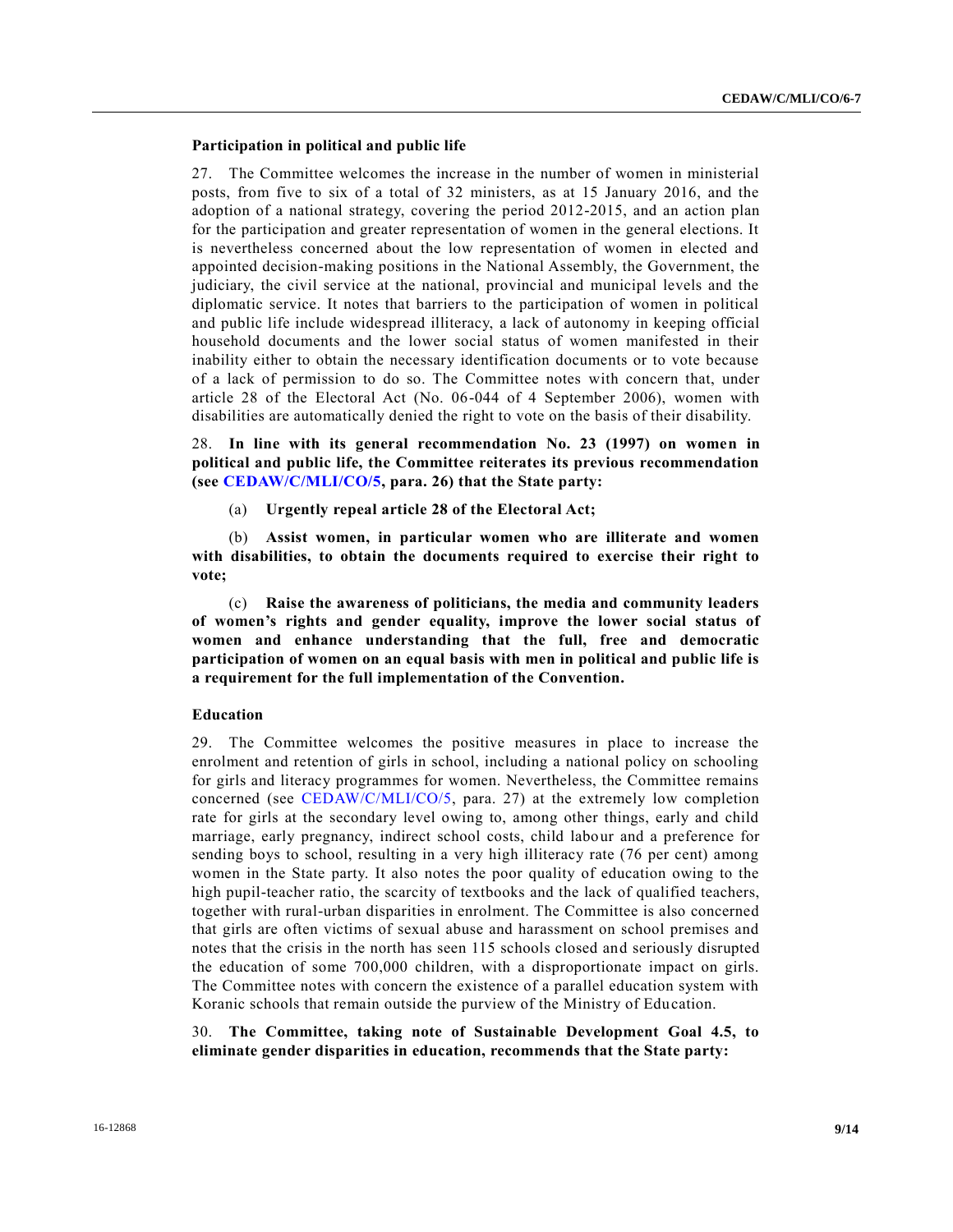(a) **Accord priority to the reopening of schools in conflict-affected areas, in line with the terms of the Agreement for Peace and Reconciliation and the Committee's previous recommendation (see [CEDAW/C/MLI/CO/5,](http://undocs.org/CEDAW/C/MLI/CO/5) para. 28);**

(b) **Allocate adequate funding for education to eliminate the indirect costs of schooling, increase the number of schools and teachers, improve the quality of teaching and school infrastructure and strengthen adult literacy programmes, especially in rural and conflict-affected areas;**

(c) **Raise public awareness of the importance of education for women and girls and reinforce a zero-tolerance policy with regard to sexual abuse and harassment at school, ensuring that perpetrators are punished appropriately;**

(d) **Ensure the alignment of curricula in Koranic schools with those provided nationally and endorsed by the Ministry of Education.**

#### **Employment**

31. The Committee remains concerned (see [CEDAW/C/MLI/CO/5,](http://undocs.org/CEDAW/C/MLI/CO/5) para. 29) that women, specifically in rural areas, are concentrated in the informal sector in non-skilled and low-paid jobs and excluded from social protection. The Committee is also concerned about the persistent gender wage gap and that women are exposed to high unemployment rates and persistent horizontal and vertical segregation in the labour market in both the public and private sectors. It notes with concern that girls are exposed to exploitative child labour, including domestic work and begging, and that, under the Labour Code, women are prohibited from engaging in certain types of work.

32. **The Committee, recalling its previous recommendation (see [CEDAW/C/](http://undocs.org/CEDAW/C/MLI/CO/5) [MLI/CO/5,](http://undocs.org/CEDAW/C/MLI/CO/5) para. 30), recommends that the State party:**

(a) **Repeal discriminatory provisions of the Labour Code;**

(b) **Ensure the active participation of women in the design and implementation of job creation schemes;**

(c) **Ensure the application of the national health assistance scheme, in particular for rural women and women with disabilities;**

(d) **Close the existing wage gap between women and men by implementing the principle of equal pay for work of equal value, in line with the Committee's general recommendation No. 13 (1989) on the subject;**

(e) **Provide adequate resources for the implementation and monitoring, through inspections, especially in remote areas and along borders, of the national plan of action for the elimination of child labour.**

#### **Health**

33. The Committee reiterates its concern (see [CEDAW/C/MLI/CO/5,](http://undocs.org/CEDAW/C/MLI/CO/5) para. 33) about the inadequate funding of the health-care sector and the limited access to basic health-care services, including sexual and reproductive health care, in particular among rural women, women with disabilities and women living in conflict-affected areas. The Committee is concerned about the persistently high rates of maternal mortality, fertility, early and frequent pregnancy and the resulting demand for obstetric fistula services, HIV/AIDS prevalence among women in prostitution and acute malnutrition affecting women. It notes that the poor health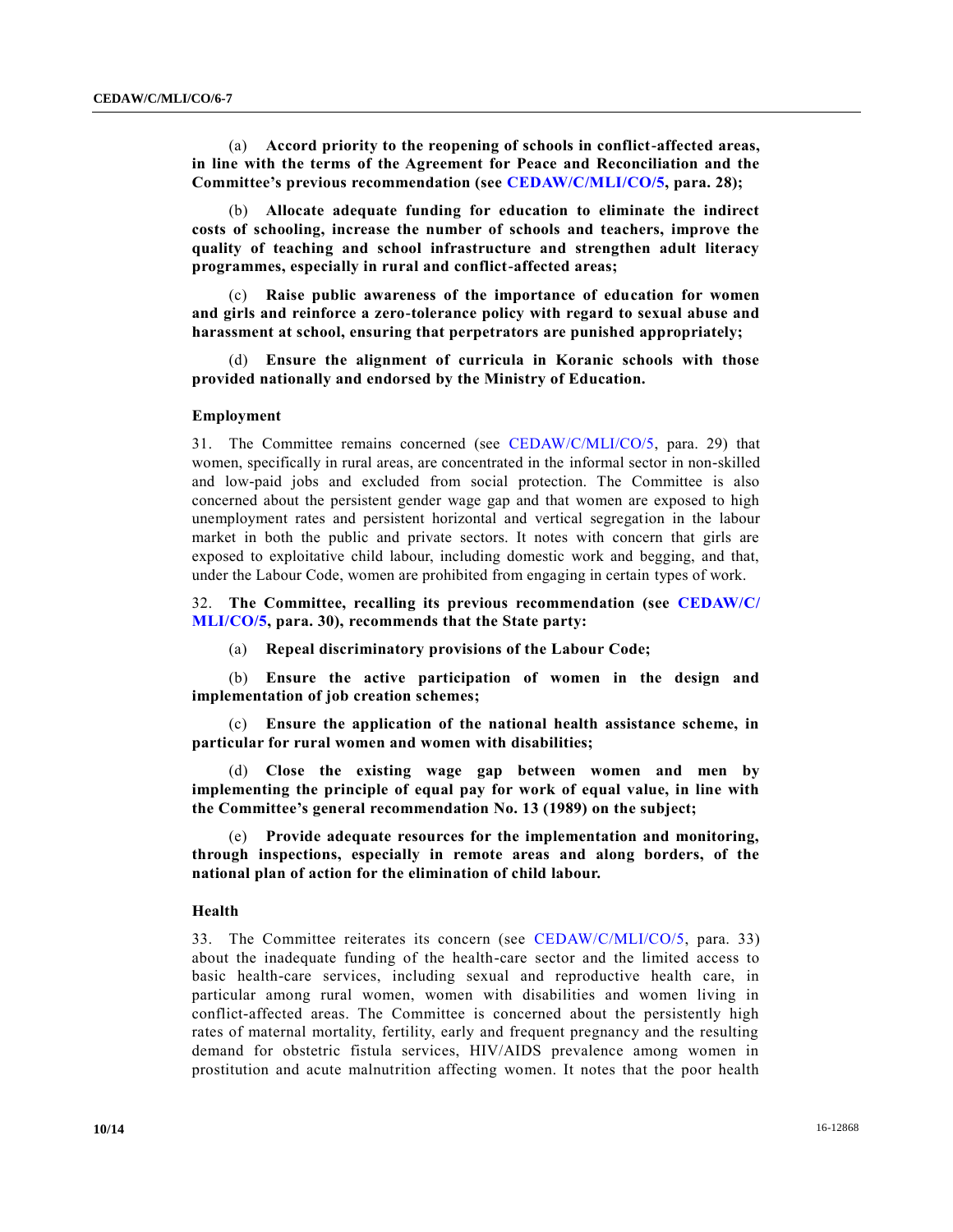situation of women in the State party is attributed to, among other things, persisting sociocultural barriers, including traditional harmful practices, the lack of autonomy for women, the unavailability, unaffordability and inaccessibility of modern contraceptives and sexual and reproductive health-care services and information, including to adolescents, and difficulties in gaining access to legal abortions.

34. **The Committee, recalling its general recommendation No. 24 (1999) on women and health, draws attention to Sustainable Development Goals 3.1 and 3.7, to reduce the global maternal mortality ratio and to ensure universal access to sexual and reproductive health-care services, reiterates its previous recommendation (see [CEDAW/C/MLI/CO/5,](http://undocs.org/CEDAW/C/MLI/CO/5) para. 34) and further recommends that the State party:** 

(a) **Increase the budgetary allocation to basic health care and sexual and reproductive health-care services, affordable modern contraceptives and family planning services, according priority to women in rural areas, women in conflict-affected areas and women with disabilities;**

(b) **Reduce maternal mortality by improving access to basic prenatal and postnatal care and emergency obstetric services by skilled birth attendants, including post-abortion care in the case of abortions permitted by law, throughout the territory of the State party, taking into consideration the technical guidance of the Office of the United Nations High Commissioner for Human Rights on the application of a human rights-based approach to the implementation of policies and programmes to reduce preventable maternal morbidity and mortality [\(A/HRC/21/22](http://undocs.org/A/HRC/21/22) and Corr.1 and 2);**

(c) **Carry out targeted awareness-raising to combat the negative influence of customary, traditional or religious considerations that may be invoked to limit the autonomy of women and hamper the exercise of their sexual and reproductive health rights;**

(d) **Ensure that the review process of Act No. 06-028 of 29 June 2006, establishing rules for the prevention, treatment and monitoring of HIV/AIDS, explicitly takes into account a gender perspective, stipulates specific non-discriminatory protection for women in prostitution and allocates sufficient resources to implement the national strategic framework document on HIV/AIDS.**

#### **Economic and social benefits**

35. The Committee welcomes the adoption of a strategic framework for combating poverty, the intention of which is to facilitate women's access to credit, land and equipment. It is concerned, however, about the lack of active participation by women in the design and implementation of these activities and about the discriminatory laws that require women to obey their husbands, thereby restricting their exercise of their economic rights. The Committee notes the severe disruption of women's livelihoods, including their ability to trade, resulting from the conflict.

36. **The Committee recommends that the State party swiftly repeal the legal provision requiring women to obey their husbands and, furthermore, raise the awareness of traditional leaders and, especially, men of the need to encourage the economic empowerment of women as a poverty alleviation strategy.**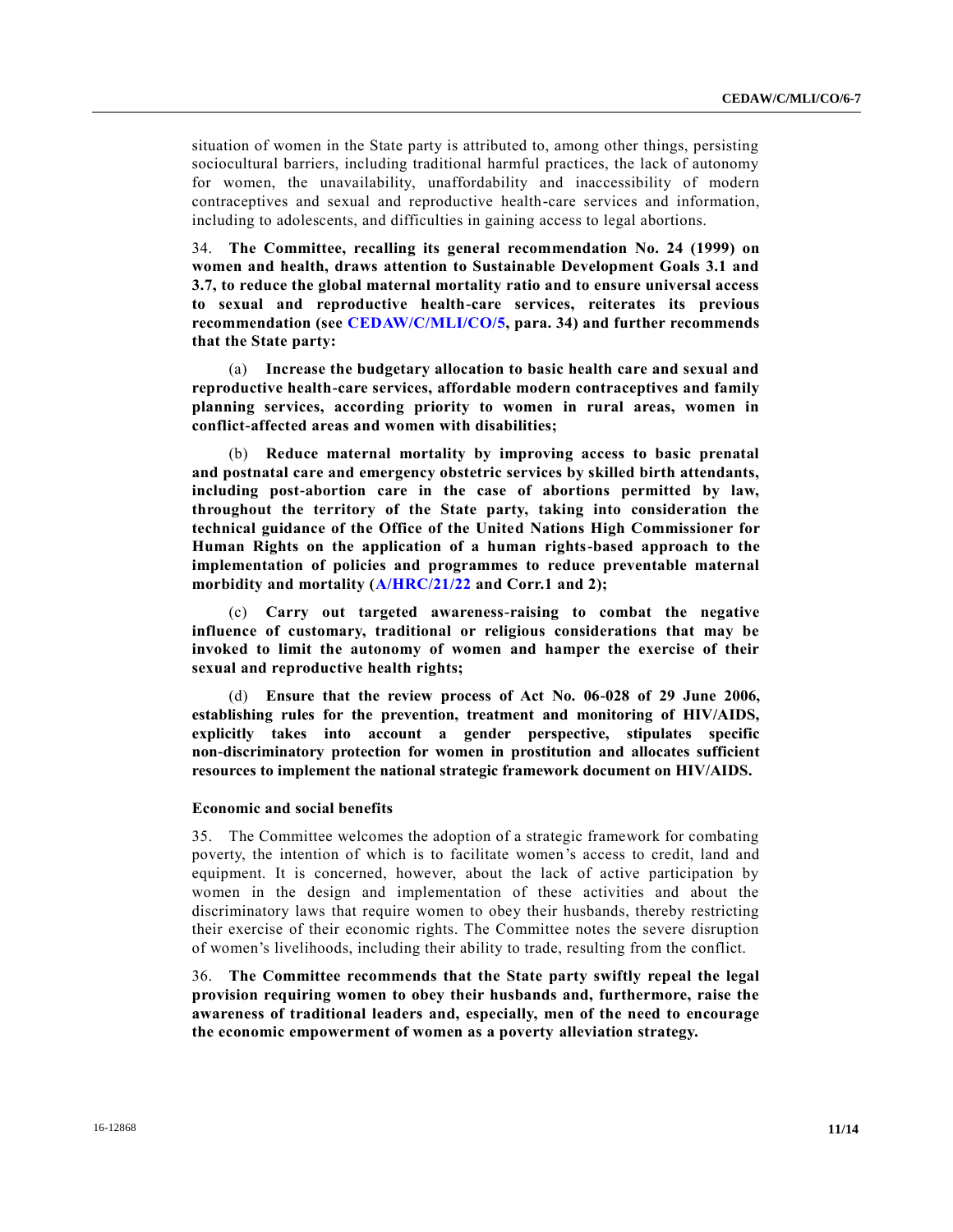## **Rural women**

37. The Committee takes note of the extremely high rates of poverty (75.9 per cent) and food insecurity in rural areas in the State party and reiterates its previous concern (see [CEDAW/C/MLI/CO/5,](http://undocs.org/CEDAW/C/MLI/CO/5) para. 35) regarding the precarious situation of rural women. It also notes with concern the disproportionately adverse impact on rural women of the Land Code (2000), under which the application of customary law to land acquisition through succession, as well as to the administration of property, is recognized, thereby limiting women's access to economic resources and financial credit.

## 38. **The Committee recommends that the State party:**

(a) **Repeal discriminatory provisions of the Land Code in order to facilitate the acquisition and retention of land and natural resources by rural women, in line with its previous recommendation (see [CEDAW/C/MLI/CO/5,](http://undocs.org/CEDAW/C/MLI/CO/5) para. 36);**

(b) **Increase the representation of women in local policymaking and management bodies, including the High Council of Agriculture, and in the design and implementation of the national food security strategy, covering the period 2015-2025.**

## **Disadvantaged groups of women**

## *Women with disabilities*

39. The Committee welcomes the adoption in 2015 of a 10-year strategic plan and plan of action to promote the socioeconomic rights of persons with disabilities and the development of a bill on the social protection of persons with disabilities, which specifically addresses the needs of women and girls with disabilities. It notes with concern, however, the physical and social barriers, including severe stigmatization and discrimination, faced by women and girls with disabilities when it comes to participating in political and public life and gaining access to high-quality education, employment opportunities, sexual and reproductive health-care services and the justice system, thereby reinforcing their situation of exclusion, extreme poverty and vulnerability to gender-based violence and sexual exploitation.

40. **The Committee, recalling its general recommendation No. 18 (1991) on disabled women, recommends that the State party:**

(a) **Finalize the law on the social protection of persons with disabilities and establish a mechanism to monitor its enforcement, ensuring that perpetrators of discrimination and gender-based violence against women and girls with disabilities are punished by adequate sanctions and victims adequately compensated;**

(b) **Carry out a census of the number of persons with disabilities, disaggregated by sex, age and region;**

(c) **Undertake awareness-raising activities to change negative cultural attitudes towards women and girls with disabilities;**

(d) **Ensure that women and girls with disabilities have effective access to justice, political and public life, education, income-generating activities and health care, including sexual and reproductive health-care services.**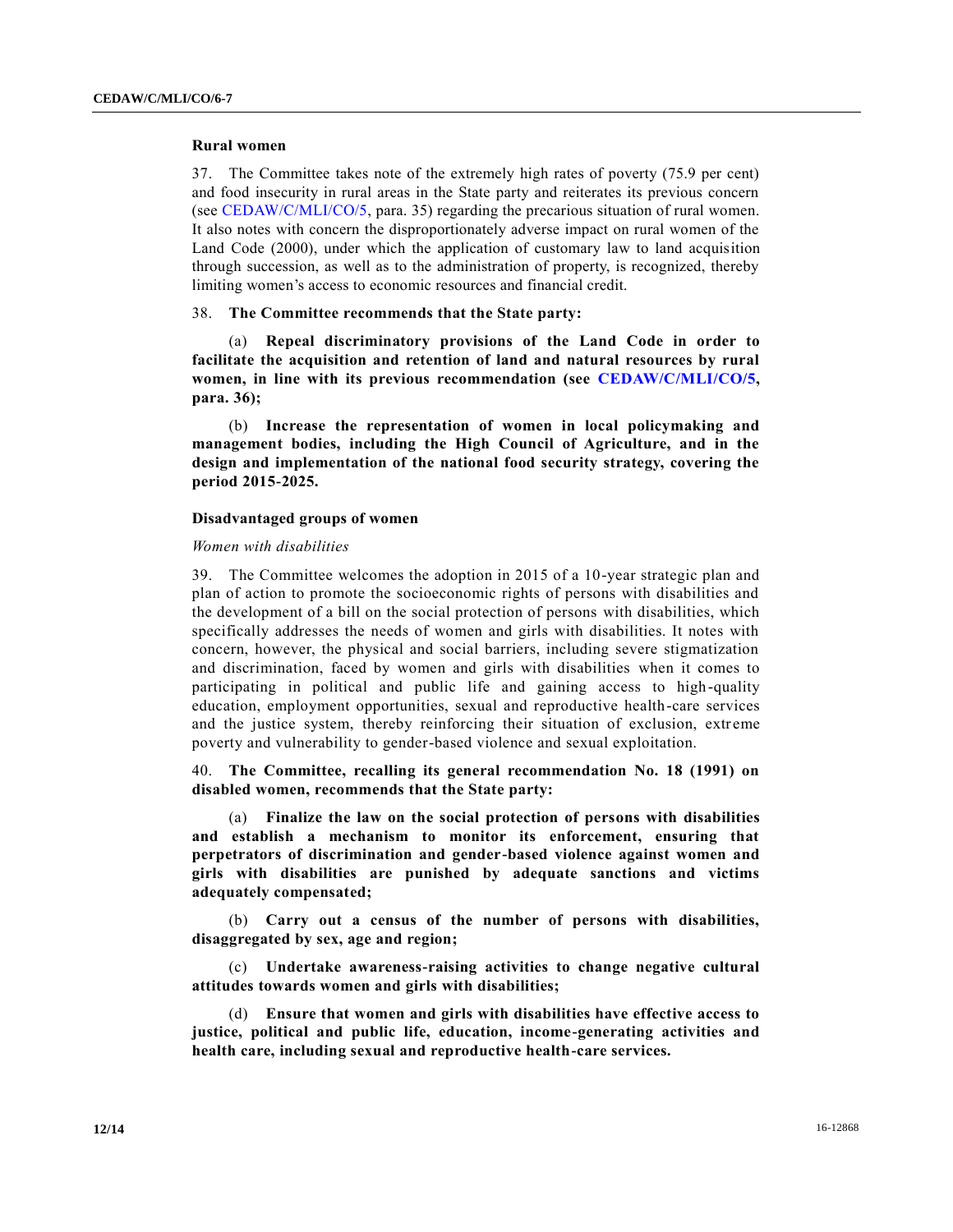## *Women in detention*

41. The Committee notes with concern the conditions of women in detention, including a lack of systematic separation from male detainees, abuse perpetrated by police and prison authorities and inappropriate treatment for pregnant women in detention and those accompanied by their children.

42. **The Committee recommends that the State party implement the United Nations Rules for the Treatment of Women Prisoners and Non-custodial Measures for Women Offenders (the Bangkok Rules) and guarantee the separation of detained women and men, placing female guards in charge of the supervision of women detainees, and ensure the adequacy of health-care facilities and services, in addition to appropriate treatment, in particular for pregnant women and women detained with their children.**

## **Marriage and family relations**

43. The Committee is deeply concerned that the progressive provisions on women's rights included in the preliminary draft of the revised Personal and Family Code were lost during the second reading in the National Assembly as a result of pressure from conservative and religious groups, resulting in the 2011 Code, which contains many discriminatory provisions, including: the different minimum age of marriage for girls (16 years) and boys (18 years), which, in the case of girls, can be reduced to 15 years with a judge's permission and parental consent (art. 281), with veto power accorded to the father or his extended family (art. 284); payment of bride prices (art. 288); polygamy (art. 307); the requirement to obey one 's husband (art. 316); the husband's designation as the head of the household and authority on the place of domicile (art. 319); and the requirement for a waiting period for divorced women (art. 366) and widows (art. 373) to remarry. The Committee is further concerned that levirate is not prohibited.

44. **The Committee, recalling its general recommendations No. 21 (1994) on equality in marriage and family relations and No. 29 (2013) on the economic consequences of marriage, family relations and their dissolution, in addition to joint general recommendation No. 31 of the Committee on the Elimination of Discrimination against Women/general comment No. 18 of the Committee on the Rights of the Child on harmful practices (2014), recommends that the State party:**

(a) **Repeal all discriminatory provisions in the Personal and Family Code and ensure its effective implementation;**

(b) **Prohibit the harmful practices of polygamy, levirate and child marriage;**

(c) **Enforce sanctions against any individual performing a marriage ceremony under civil, customary or religious law involving children below 18 years of age;**

(d) **Encourage open and inclusive public debates regarding diversity of interpretation with regard to Muslim family laws and practices, in order to combat justification of discrimination against women in the name of religion.**